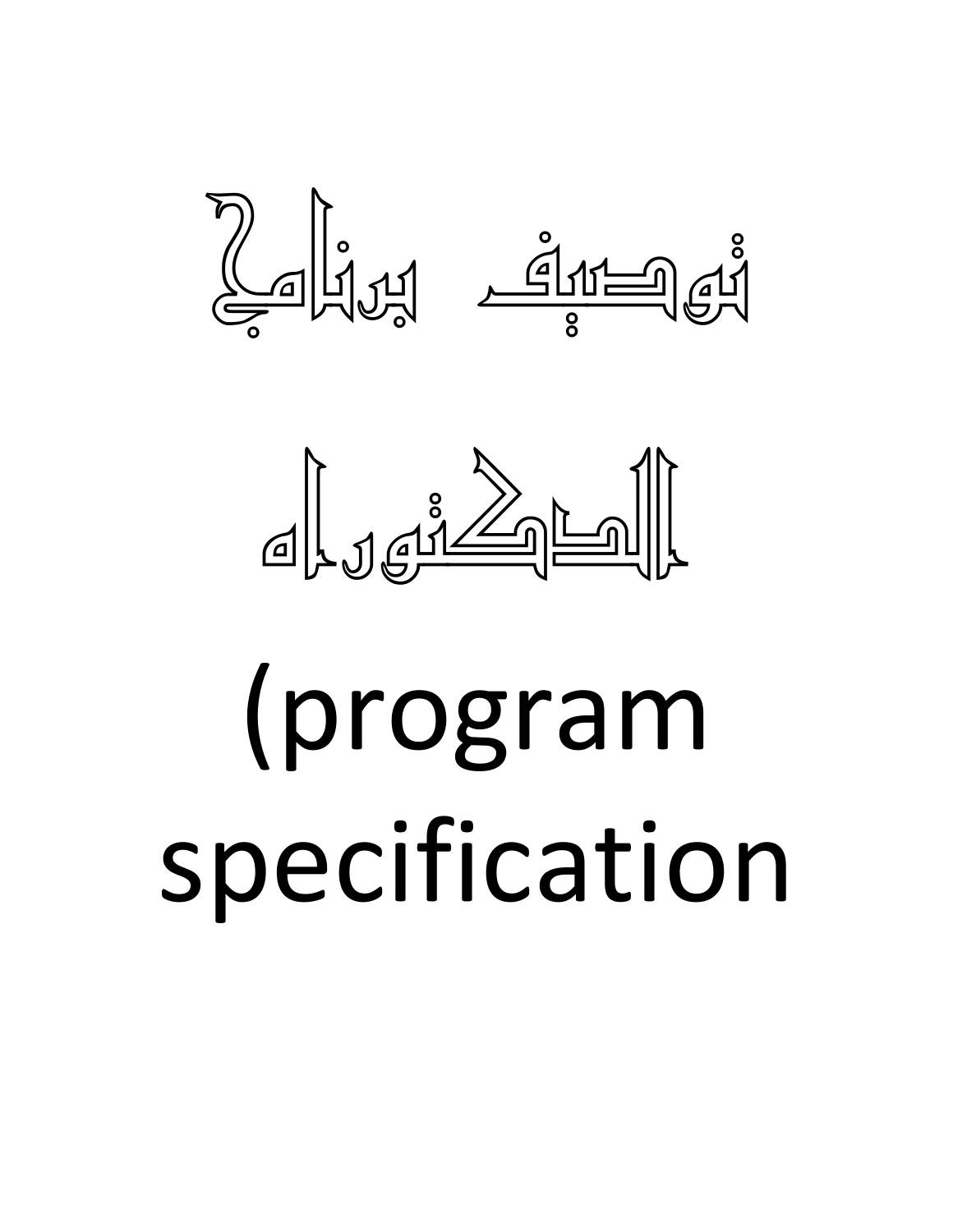University: Al azhar university Faculty: medicine Department: Anatomy and embryology

## **Program Specification Year: 2020 /2021**

#### **A- Basic information:**

- 1. Program title:MD in Anatomy and embryology
- 2. Nature of the program: single
- 3. Department responsible for the program: anatomy and embryology department
- 4. Program code: 07-007-anat-Doc
- 5. **External evaluators:** Prof. Dr. Saadia Shalaby, Professor of the Anatomy ,

## **B- :1- objective of the program**:

To provide the candidate with the detailed knowledge and skills to be qualified for teaching different topics of anatomy and biology to the medical students of different categories and to introduce them to the field of anthropology and evolution. The program also allows the candidate to master the fine skills needed in dissection of different regions of human cadavers and to acquire the scientific thinking necessary for scientific medical research.

2- Intended Learning Outcomes from the program:

**A. Knowledge and Understanding**: By the end of the program the candidate should be able to:

1) Master the detailed description of the structures of the different tissues, organs and systems of the human body.

2) Identify the surface anatomy of bony landmarks, muscles, viscera and correlate them to X-Ray, MR, CT and sonography.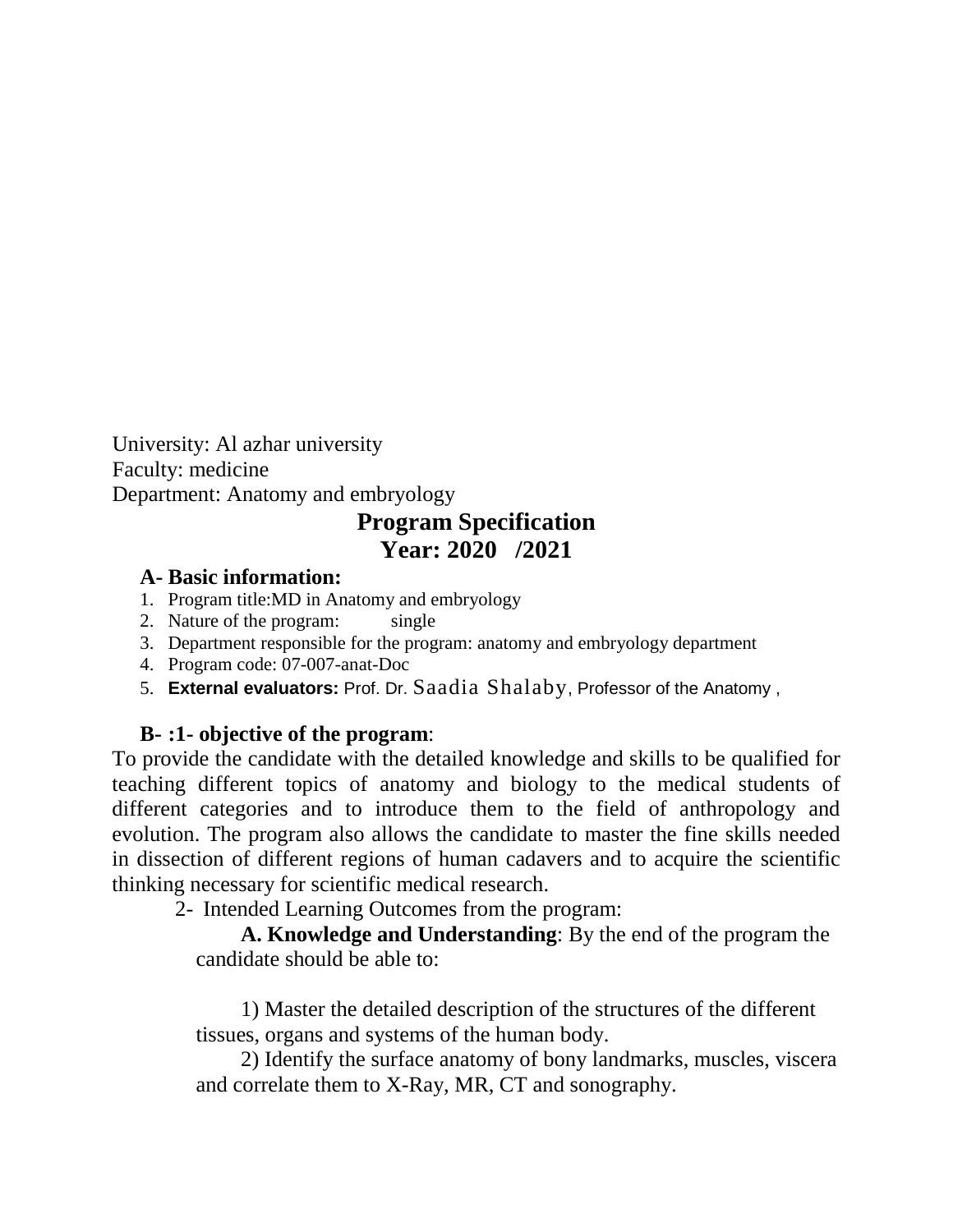3) Describe in depth and details the changes which occur during different stages human development and growth with the possible anomalies or aberration that may occur at each stage.

4) Describe and explain the anatomical and embryological basis of clinical problems and syndromes.

5) Master the basic scientific knowledge in comparing human anatomy with that of different animal species.

6) Recognize the principals of performing a research study and how to use appropriate statistical methods.

7) Aware of the areas of research in the field of anatomy including the experimental one especially by using stem cells from different sources. 2

**B. Intellectual Skills**: By the end of the program the candidate should be able to:

1) Identify the surface anatomy of the different regions and structures of the limbs.

2) Map the detailed surface anatomy of the internal organs.

3) Detect the detailed anatomical features, relationship and the neurovascular connections of the internal organs in cadavers and preserved specimens.

4) Distinguish the different anatomical structures on various radiological techniques.

5) Interpret various clinical disorders on anatomical and developmental basis.

**C. Professional and Practical Skills**: By the end of the program the candidate should be able to:

1) Perform fine and accurate dissection of different regions, organs, vessels and nerves of the human body.

2) Prepare ideal specimens for museum presentation.

3) Demonstrate the anatomical structures as observed by different radiological methods.

4) Design experimental work in the field of stem cells.

5) Master the different histological techniques for the light and electron microscopy.

**D. General and Transferable Skills**: By the end of the program the candidate should be able to:

1. Acquire the confidence of the colleague, student and auxiliary staff by communication with them.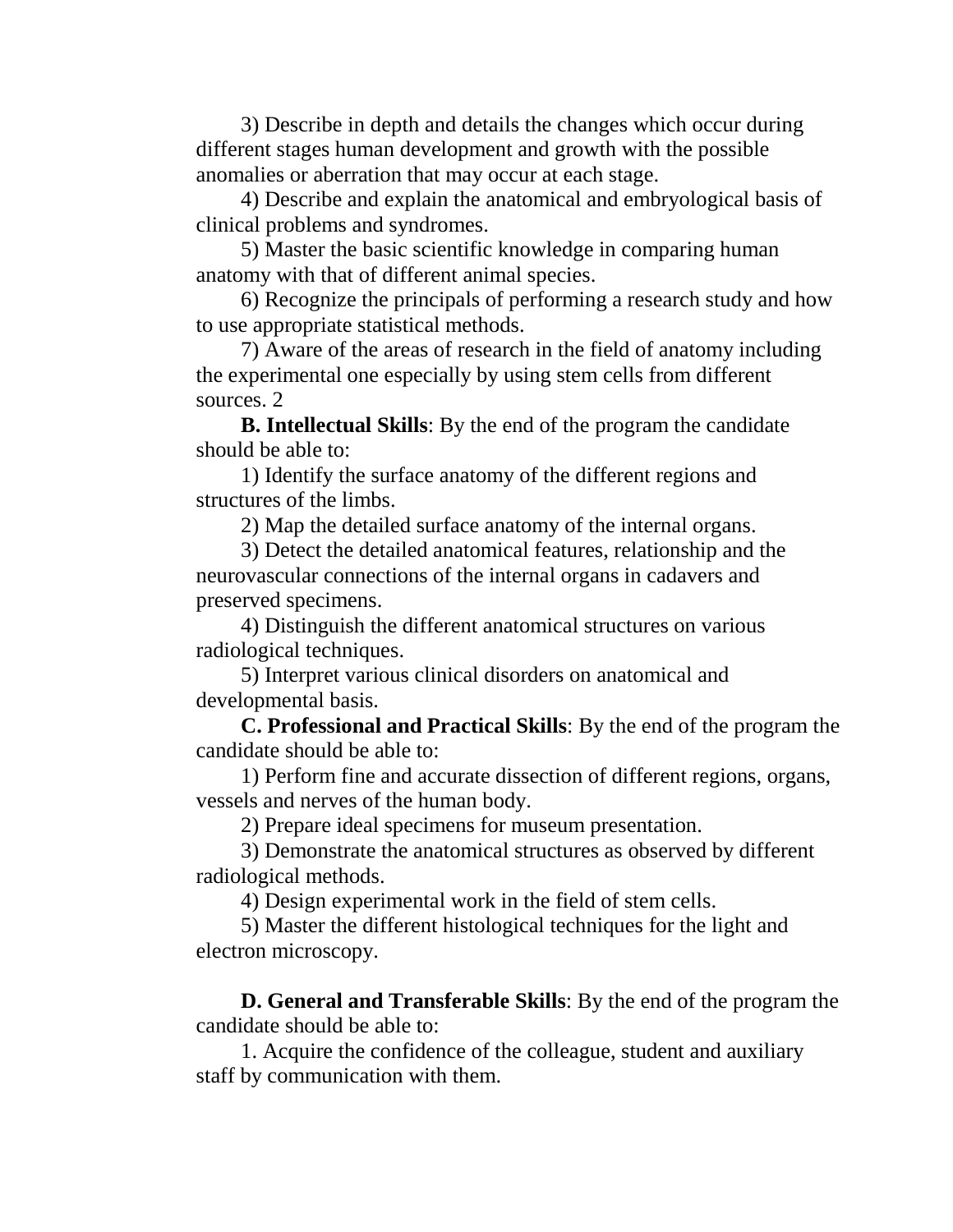2. Afire the values of the ethics and respect to all individuals inside and outside the department and particularly the dissecting room.

3. Adopt appropriate respect to cadaver.

4. Cooperate and be responsible towards his colleagues and students as well as to his seniors.

5. Present ideal image of his appearance, speech and behavior.

6. Accept and encourage team work.

7. Master computer skills required to present data bases as well as use the internet for learning communication and updating the latest knowledge.

8. Show perfect administrative skills enabling him to fulfill the needed paper work.

9. Acquire abilities to organize and control the juniors and subordinate paramedical staff.

10. Acquire different scientific methods and possess critical reading abilities.

11. Write perfect scientific articles according to the basis of scientific research.

#### **3- Academic standards of the program:**

1. Academic reference standers: The academic standers of anatomy program is adopted and accredited by the departmental council

2. External References for Standards:

This program is unique since it incorporated different topics from different disciplines.

## 4- **Program Admission Requirements**

According to the Faculty of Medicine, al azhar University Bylaws for postgraduate Programs , applicants should have Master degree or equivalent accredit degree accredit of in the same specialty. Admission to the program is open during January and July. The training prior to registration may be accredited according to departmental and hospital evaluation

#### **5- Structure and content of the program:**

----------------------------------

A- Time duration of the program: Not less than two academic years. --------------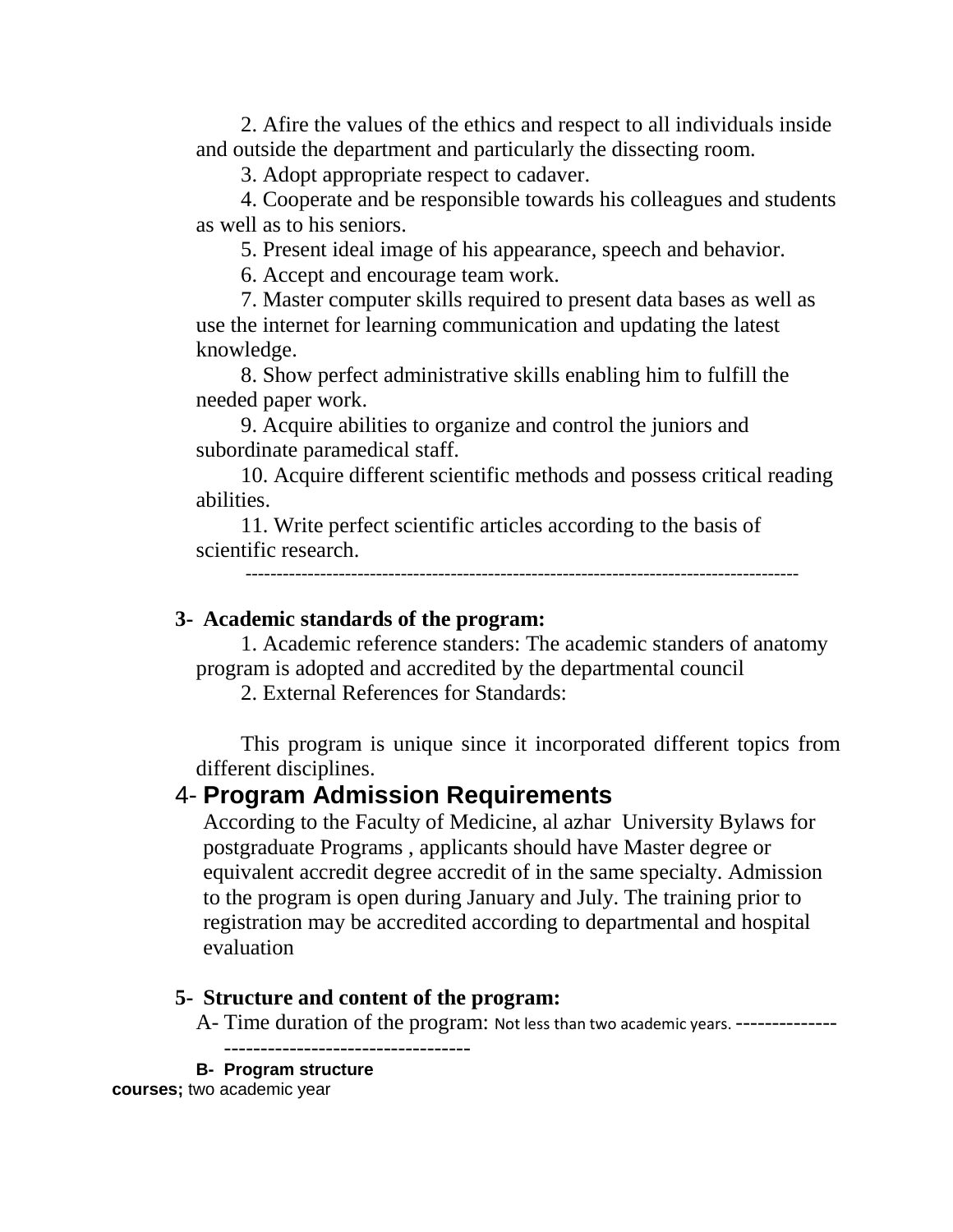- **Advanced detailed descriptive anatomy**
- Neuroanatomy
- **EXECUTE:**
- **Scientific activities:**
- **Practical training program**

#### **Medical Doctorate thesis**

#### **Practical training program (3rd phase, advanced training):**

According to the faculty of Medicine, al azhar University Bylaws for postgraduate programs (July 2009), the duration of the advanced practical training is 24 months. All the students should complete the advanced training program for these two years in the Anatomy Department in order to acquire the needed credit points. During this period, the candidates will attend the practical sessions and share in the demonstration of Anatomy for the students of the following categories: 1st and 2nd year medical students, 1st year dentistry student, 1st and 2nd year students of physiotherapy, 1st year pharmacy student under supervision of senior staff members. The candidates should dissects different regions of the human cadavers properly and prepare them for the practical sessions. The candidates should also prepare museum specimens and share in preparing practical exam for the students of the above mentioned categories and marking it under supervision of the professors.

#### **Medical Doctorate Thesis:**

All MD degree students should prepare a thesis. The research and ethical committee must approve the protocol of the research. The thesis should include a review part and a research part. The thesis is supervised by one or more senior staff members and may include other specialties according to the nature of the research. The thesis should be evaluated by a committee of three professors including one of the supervisors and an external professor. The thesis should be evaluated and approved before submitting for final exam.

#### **Scientific Activities:**

The candidates should actively participate in the scientific activities of the department such as:

- $\Box$  Seminars.
- $\Box$  Scientific meetings arranged by the department.
- □ Workshops.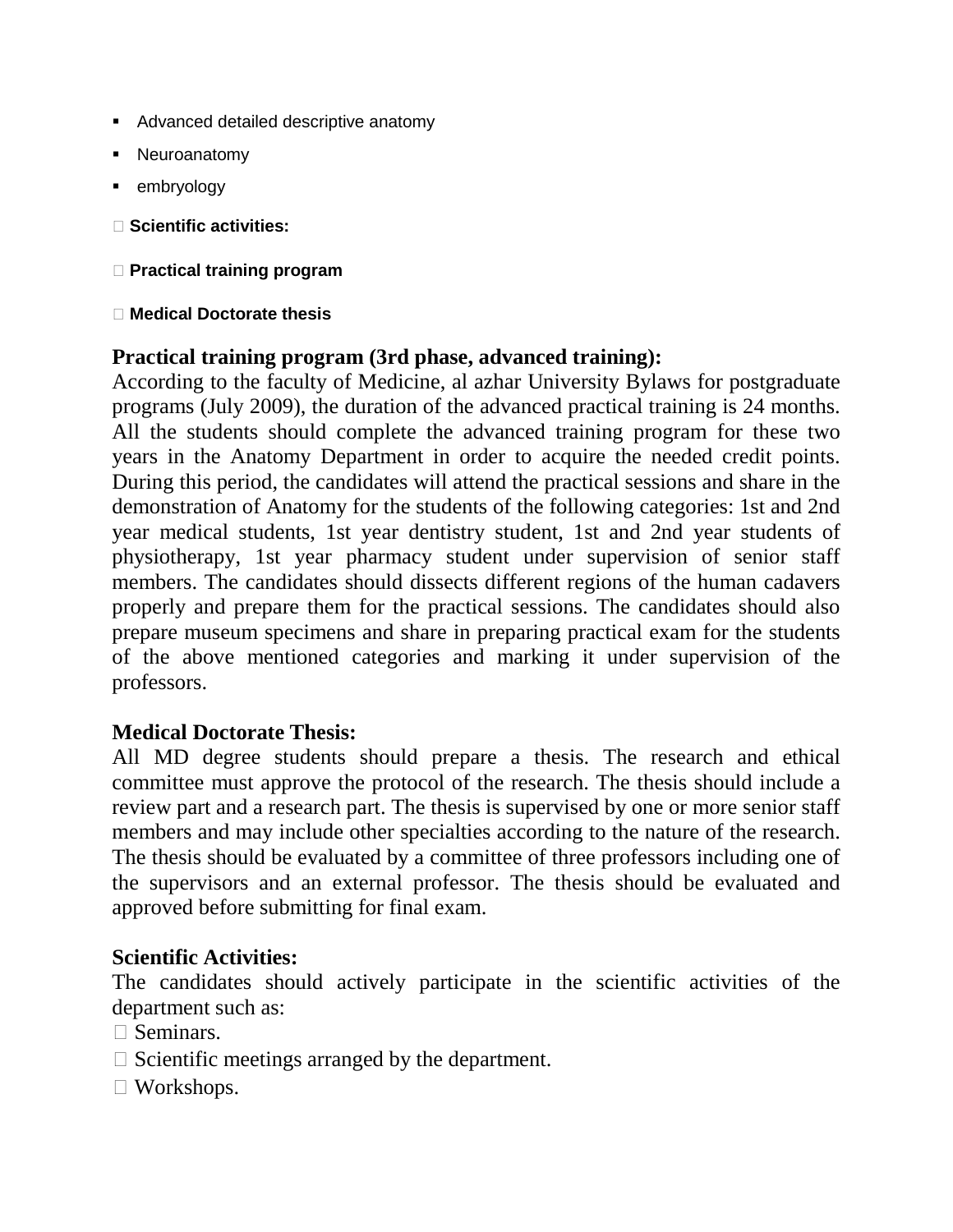$\Box$  Conferences.

 $\Box$  Thesis discussions.

Each activity is monitored and given credit points recorded in a special section the in log book. Candidates should collect the required points before being allowed the admission for the final exam.

| Code      | <b>Course Title</b> | Number   | Number of hours /Week |            | Study         |            |
|-----------|---------------------|----------|-----------------------|------------|---------------|------------|
| number    |                     | of units | Lectures              | Practical/ | <b>Others</b> | Year       |
|           |                     |          |                       | Clinical   | such as       |            |
|           |                     |          |                       |            | tutorials     |            |
| $07-007-$ | Descriptive anatomy | 45       | 40                    | 5          |               | <b>Not</b> |
| $ant -$   |                     |          |                       |            |               | less       |
| Doc 1     |                     |          |                       |            |               | than 2     |
|           |                     |          |                       |            |               | years      |
| $07-007-$ | embryology          | 43       | 40                    | 3          |               | <b>Not</b> |
| ant-      |                     |          |                       |            |               | less       |
| Doc 2     |                     |          |                       |            |               | than 2     |
|           |                     |          |                       |            |               | years      |
| $07-007-$ | Neuroanatomy        | 33       | 30                    | 3          |               | <b>Not</b> |
| ant-      |                     |          |                       |            |               | less       |
| Doc 3     |                     |          |                       |            |               | than 2     |
|           |                     |          |                       |            |               | years      |

C- Courses of the program:

6- Courses Content: code ---title --- content ----- present in course specifications ----

7- Methods and rules for assessment for attendance of the program:

## **A: Assessment Tools Supervision and Monitoring of Training Program**

 supervisors carry continuous assessment during the program. A practical training program logbook will be kept for each candidate to document all his/her practical activities as well as his/her participation in different scientific activities. The head of the department should allow the candidates to undergo the final examination when they complete their training program and collect the needed credit points.

**Formal Assessment** 

Students should be assessed at the end of the program**.**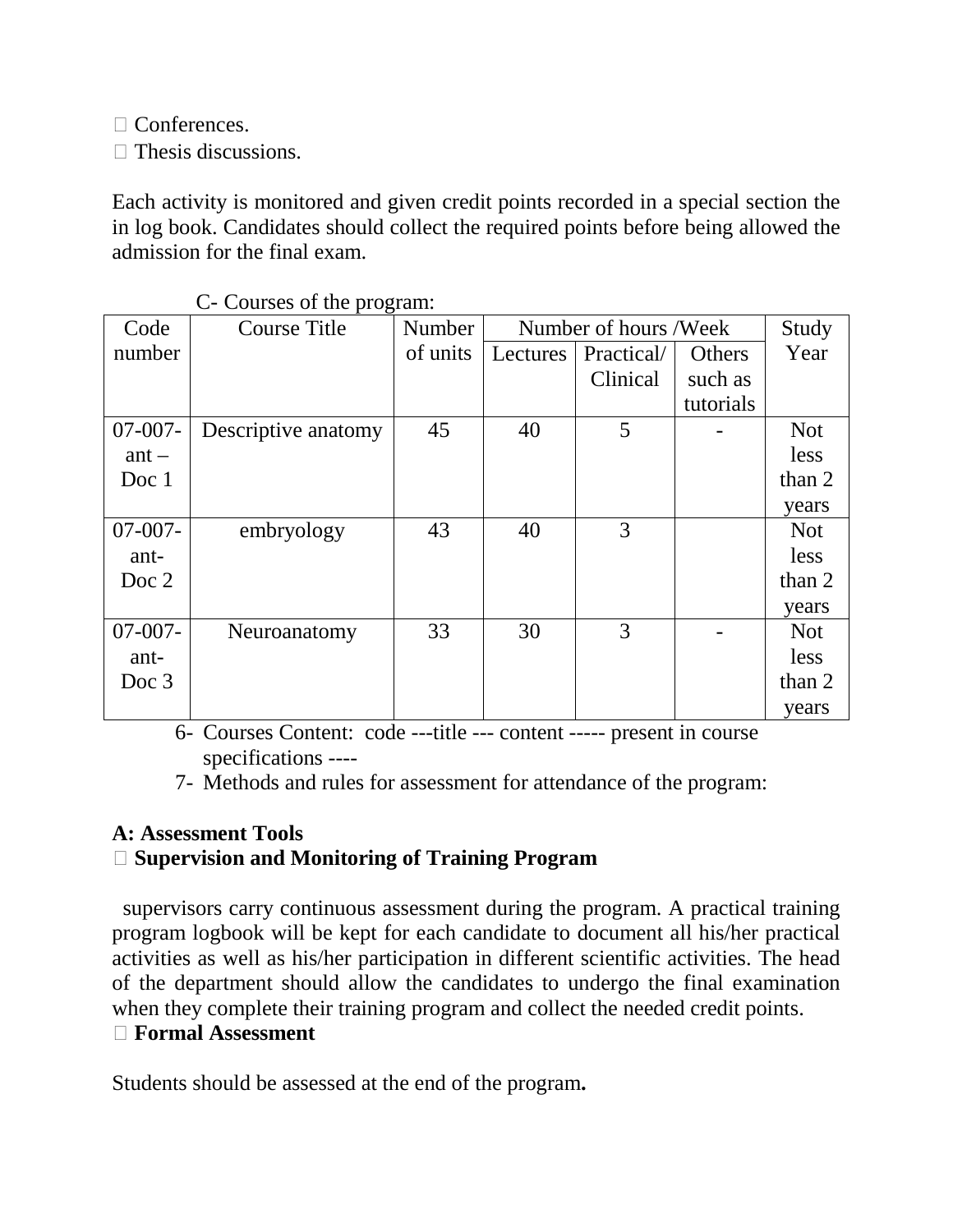- **courses:** Descriptive Anatomy and Advanced Neuroanatomy and embryology: distributed in three written exam papers, three hours each (including long and short assays as well as multiple choice questions) + practical and oral exams.

## **B: Assessment Schedule:**

Written examination will be held in 3 days (Three hours each) include short and long assay questions, and MCQ (include problem solving). This will be followed by the practical and oral examinations in separate days.

The written exam will be held in April / November (four days)

Day one: Descriptive Anatomy (paper 1, 3 hours written exam)

Day two: Descriptive Anatomyand Advanced Neuroanatomy ( paper2, 3 hours written exam )

Day three MCQ: ( 3 hours written exam )

The practical exams will be held in 1 day.

The oral exams will be held in 1 day.

# **C: Weighing Of Assessment (Marks allocated to courses):**

 Written (100 for each paper of 3 papers) Practical (100) Oral(100) Total (500)

| <b>Evaluator</b>   | <b>Tool</b>            | <b>Sample</b>         |  |
|--------------------|------------------------|-----------------------|--|
| 1. Senior Students | Questionnaire at the   | All the PG students   |  |
|                    | end of the program     |                       |  |
| 2. Alumni          | The faculty is         | Not yet determined    |  |
|                    | currently developing   |                       |  |
|                    | an Alumni office for   |                       |  |
|                    | postgraduates          |                       |  |
| 3. Stakeholders    | A meeting will be      | Available             |  |
|                    | arranged during annual | representatives from: |  |
|                    | conference of the      | - Army hospitals      |  |
|                    | department             | - National medical    |  |
|                    |                        | <i>nsurance</i>       |  |
|                    |                        | - Medical syndicate   |  |
|                    |                        | - Ministry of health  |  |
|                    |                        |                       |  |

8- Methods of evaluation of the program: